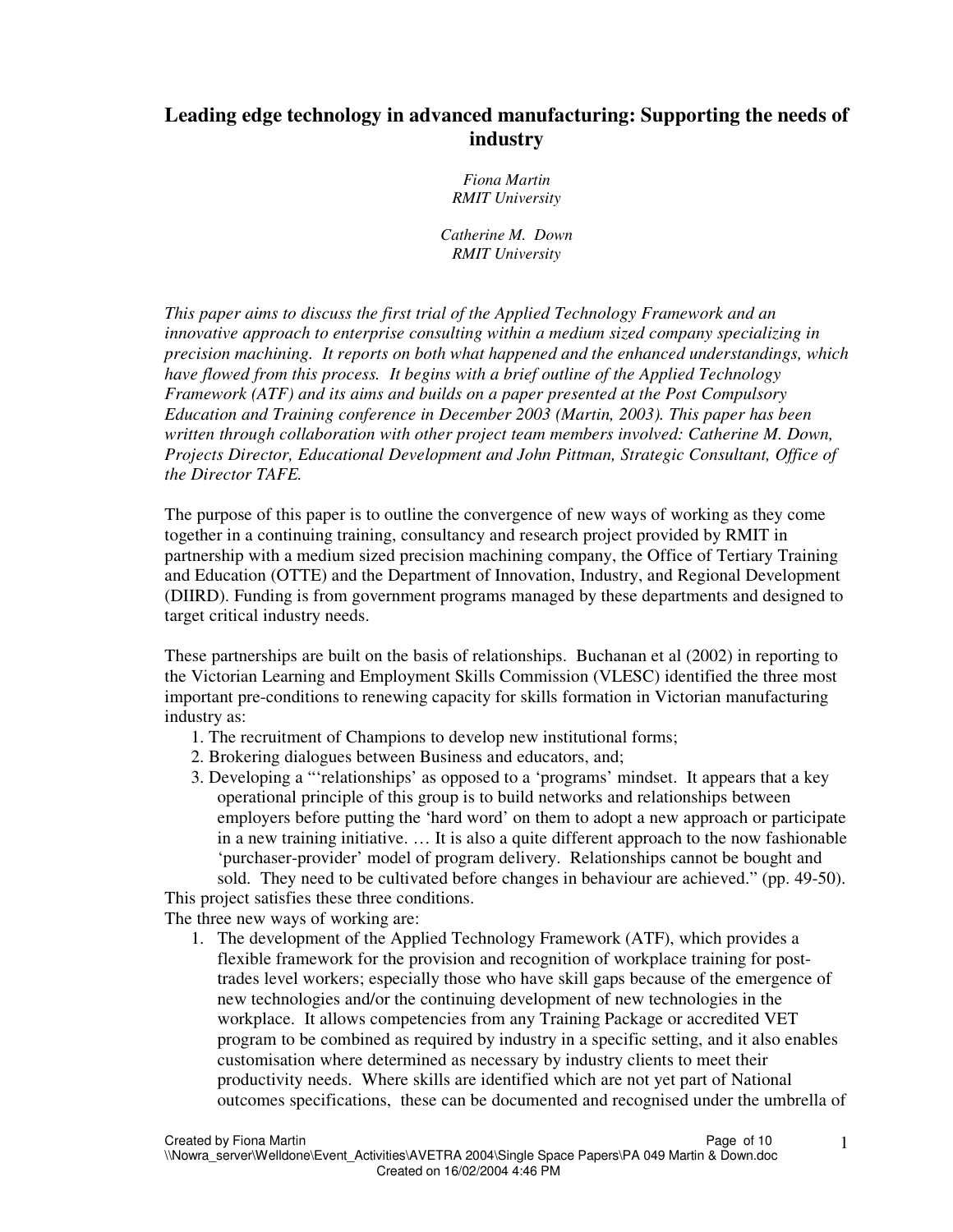the Applied Technology Framework. This provides industry and the Australian National Training System the opportunity to address competency gaps.

The Applied Technology Framework is a post-trade framework of accredited programs, which is being developed to meet the needs, identified by industry, in particular, those small to medium enterprises working in areas of rapid technological change and/or emerging industries. It has been designed as a framework for the recognition and support of work-based learning to allow mixes of competencies to be, tailored for individual employees within an enterprise context and recognized through the Victorian Qualifications Framework.

- 2. The development of a new way of conceiving the relationship between the university and its business partners, whereby the relationship is not the preserve of one part of the University but between the entire University community and the client partner. This means that a holistic production of solutions service, continuing skills need identification, and training with consultancy in both technical and business issues, and desktop and applied research, can be provided. The University community is viewed in a broader way with other TAFE Institutes, Universities, research centres, client suppliers and other enterprises seen as constituents under appropriate partnering relationships and arrangements. Those possessing relevant expertise are all potential partners in productivity problem solving arrangements.
- 3. RMIT University's strategic direction, aimed at *Dissolving the Boundaries* both within the University (between departments and between its VET and higher Education sectors) and between the University and government and business partners.

# **The Context: Advanced Manufacturing**

The model is being implemented within a number of groups in the Advanced Manufacturing sector as well as the Plumbing and Waste Management. There is room in this paper to only discuss one of these and this is the work currently being undertaken with an advanced manufacturing enterprise. Precision engineering and machining companies make die-cast tools for the manufacturing industries. These are the metal moulds that are used to shape materials such as plastics, metals and new composite materials into objects such as car components, bodywork and interior fittings, plastic lunch boxes, coinage, wheelbarrows, compost bin, wheelie rubbish bin, surgical instruments, medical and scientific equipment, chairs and plastic packaging. A tool can weigh from several kilos up to several tonnes.

The precision engineering and tooling industry underpins the capability within the advanced manufacturing sector of our economy and is, therefore, a key industry sector with respect to economic growth. It is thus currently being given priority by government instrumentalities with respect to training. In discussions with RMIT University staff, the precision machining company identified skill gaps as one of its current issues, especially those arising from the introduction of new technology, which requires all operators to undertake skilled functions that have previously been the domain of one or two technical experts.

# **The project**

RMIT University has developed a program for this medium sized company to address training needs that have arisen from the emergence of new technologies and competition in a global market in the Precision Engineering and Tooling industry and for the addressing of those issues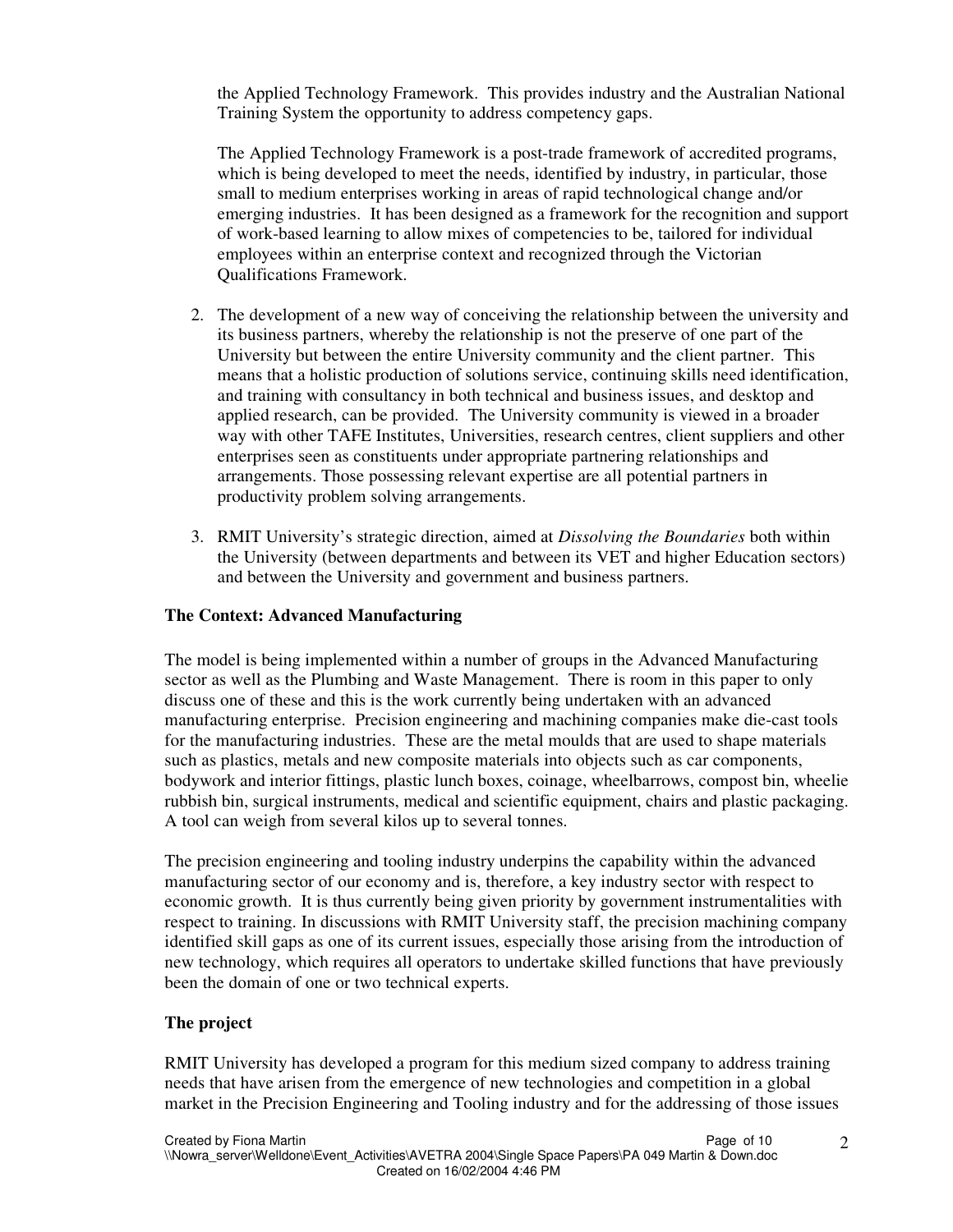identified above. The program enabled a trial of the Applied Technology and consultancy model.

# *Understanding the Problem*

In order to remain competitive in a global economy, management recognised the need to invest in state-of the art technology. In order to get the maximum value from this technology it will be necessary to align the skills of their production team with the requirements of the new technology. These skills are understood by management to be across three key areas; machine dynamics, controller technology and cutter technology. A team of up to sixteen manufacturing staff and six administration and management staff need to be part of a process to optimize manufacturing process technology and the underlying systems design to enhance the productivity in order to remain competitive in the global market. The principal measure of success of this project is the ratio of unattended to attended hours. At the start of the project the ratio was 1:1. The companies' goal is to ultimately achieve a 3:1 ratio. The demands of production and the nature and the range of skills involved required the project to be delivered on site. More importantly, occurring in the context of the workplace would enhance that learning.

# *Problem Solving Approach*

Taking a problem solving approach involved asking, and then entering into a dialogue with the client, as to what help they wanted with solving their productivity problems. Establishing this dialogue was a catalyst in dissolving industry perceptions that there are impermeable boundaries between themselves and the education sector. Early discussions clearly demonstrated that our potential manufacturing partners shared the perception identified in *Renewing The Capacity for Skills formation: The Challenge for Victorian Manufacturing* (Buchanan et al, 2002), that the current education and training system is rigid, autocratic and out of touch with rapidly changed up-skilling and new skill formation issues in industry particularly small to medium enterprise. To earn the trust of the company's personnel, RMIT had to show itself as flexible and supportive able to respect the ability of the client to identify and resolve its problems (albeit with facilitation from RMIT staff).

An RMIT team of three that included an Industry Liaison Officer, lead TAFE teacher (with expertise in computer numeric control (CNC) and computer aided drafting and machining (CAD/CAM)) and a Strategic Consultant from the Office of the Director TAFE met with the management of on site. They listened to the issues, teased them out, and toured the production areas to start to get a picture of the workplace and the issues sitting within it. The next step was to formulate a proposal for a productivity improvement project that RMIT could deliver that met the range of needs and constraints of the client.

# *Goal of the Training*

The goal of the project was to contribute to the building of an effective work team with a skill base that would include CNC operation, specific skills in Machine Dynamics, Controller Technology and Cutter Technology; improved understanding of systems design; and team communication skills and strategies to maximise efficiency in the use of newly acquired technology. Although not a requirement of the project, it was planned to provide the participants with recognition of competence as a natural part of this process of capability development. We recommend this as it provides national recognition of the skills that the employees will be developing.

As the designer of the Applied Technology Framework wrote:

Finding solutions to workplace problems involves a process of learning. This learning is generally unstructured and involves the construction of new knowledge about the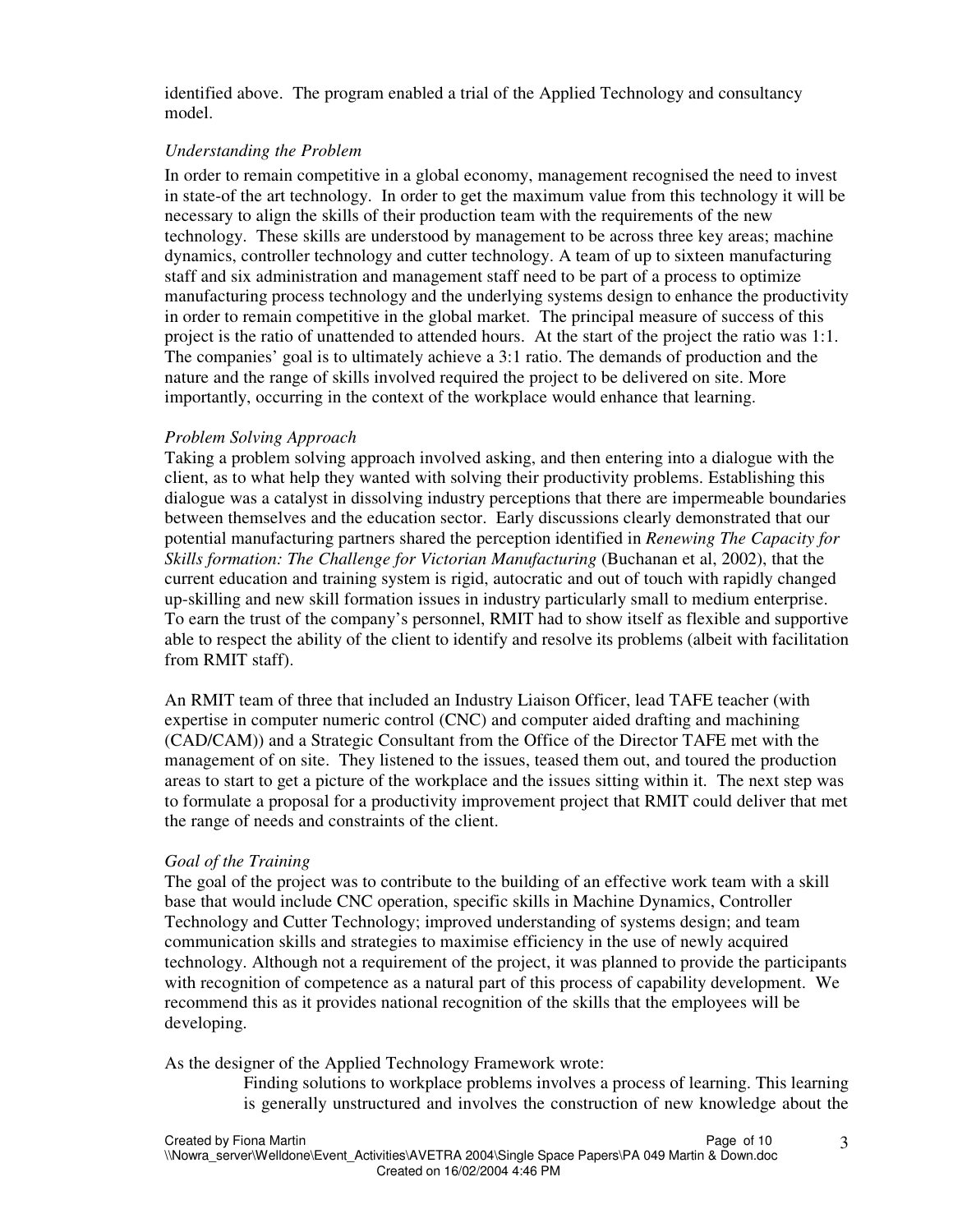workplace, its processes and its practices. The Applied Technology Framework project seeks to establish a framework which allows learning related to the resolution of workplace problems like those related to the introduction and use of new technologies to be supported and, where possible, recognised in terms of industry competency standards and vocational qualifications.

However, the framework is more than just a set of nested qualifications. It represents a distinct, yet very flexible, approach to the enhancement and recognition of workplace learning through problem solving and or investigative projects. The approach is focused on learning from work and learning from and with others. However, it also uses structured reflection to ensure that the tacit understandings, which enhance our work performance, are explored and made explicit.

One way of visualising the Applied Technology Framework is as a kind of Rubik's Cube. Whilst each workplace will have a different configuration of needs and skills, there will be a core mechanism that enables these needs and skills to be configured and applied to form the unique pattern which is necessary for effective workplace practice for that enterprise.

(Down, 2003)

### **Implications of using the Applied Technology Framework and consulting model, mixing VET, Higher education and research.**

#### *The client, management and staff*

For management there was the discovery that staff had a better understanding of productivity Improvements than management had expected. Not only did the staff have knowledge of problems that were impacting on productivity for the company but they also had solutions. The first activity undertaken was an interactive whole of company workshop assessment of managements understanding of the problems and proposed solution, understood to be the need for increased technical skills. This unearthed not only the staff's sophisticated understanding of the issues and knowledge of the practices of the company but that there was a rich and diverse consideration of possible solutions that could be trailed by the company.

Key issues identified by the staff were: inadequate communications in all dimensions of the company, inadequate structures to manage and support information flow and sharing, the hierarchical structure within the company was not supporting productivity.

As a result, management recognised that the project with RMIT University would need to address a broader range of needs than just the technical skills, that a shift of culture to one of the whole company working together in a problem solving approach was likely to bring greater success in addressing their productivity issues, that the companies way of operating was going to need to change. Underpinning skills and knowledge that would be needed were communications, planning and risk analysis, design of systems and processes, research and internet use.

For staff this was the experience of a sea change. Many had had previous learning experiences in their lives that had been negative. There was also a negative history of attempts to fix things that had built up within this company. Most staff had worked on problem identification and solution recommendation in the past had passed this on into the management hierarchy and that had been the last they had seen or heard. The problems had continued, management had not followed through the solutions, and no feedback around these issues had ever been offered.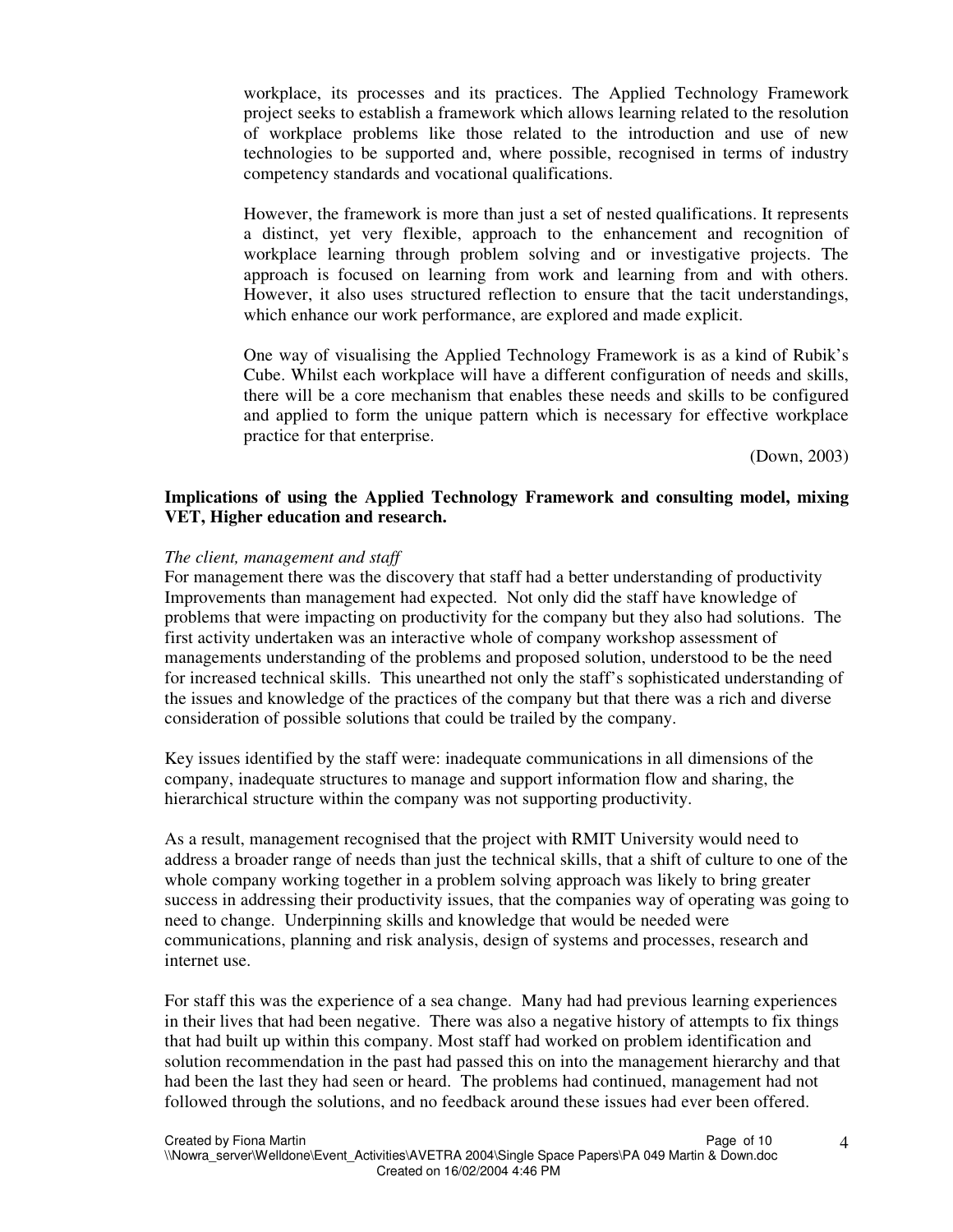The first workshop included an undertaking by the management group to listen, to participate, to act, and to communicate with the staff. That this was to become a whole of company problem solving activity. The structure of the workshop made explicit a belief and recognition of the existence, importance and role of the workers existing knowledge and skills. It supported and validated individuals ability to identify, share, and problem solve.

The setting of the problem within the context of a productivity issue has been a critical factor in providing a focus for all concerned with the project. Productivity measurement provides a tool for observing the effectiveness of this program for the company, the workers, RMIT University, DIIRD, OTTE, suppliers, consultants and industry.

### *Technical experts/industry consultants/suppliers*

A core concept underpinning the Applied Technology Framework is that there is a diversity of resources available to learners learning in the context of the workplace. These include fellow workers; suppliers; industry consultants; research centres; workers in other similar companies; the internet; and manuals, both printed and electronic. Several suppliers of tools, materials and software were involved in the project as were two research centres, and a number of industry experts in software use, CNC machining, and cutter path design.

A key issue that emerged was an awareness of a subtle boundary between a supplier's dual and interconnected roles of both seller of their product, or service, and provider of knowledge essential to their industry that sits under a product or skill. This needed to be made explicit, discussed and managed in the workplace. The project provided experiences for the workers of workshops with technical experts who were suppliers of component tools used in the precision engineering manufacturing processes. These activities were to support the development of increased capability within the workers established and consolidated practices that would support learning about new technologies as an ongoing activity within the company.

During regular team meetings many staff revealed that in one particular supplier workshop that they felt they were receiving information biased toward that particular suppliers product lines. The issue was that the duality within a supplier needed to be made explicit and that the workers had to address strategies for managing such situations in ways that would ensure that they could manage the information obtained from a supplier. This involved developing strategies for questioning a supplier, seeking alternative views from a range of sources, testing information, and making judgements.

To suppliers that participate in providing knowledge to their clients makes good business sense. It brings them closer understanding their clients business needs and productivity issues and so more able to add to their resolution. If a clients business and the industry grow as a consequence then so will that of the suppliers.

#### *Teaching and learning professionals TAFE*

Created by Fiona Martin Page of 10 5 There are machining experts working in industry as consultants who are able to provide relevant and up-to-date technical knowledge and skills that are needed to address productivity issues. There are however a number of critical issues. Technical experts are few in number and within five years of retiring from work. The average age of a toolmaker or precision engineer in Australia is 54 years of age, 57 in the USA (Buchanan et al, 2002). The advanced manufacturing industry in Australia faces an immediate crisis as it struggles to attract and train new talent (DIIRD, 2002). In many cases industry based technical experts do not have training in teaching skills, and many with teaching experience lack recent industry knowledge. Furthermore, many of those still available to the system, while having a strong grasp of the technical competencies,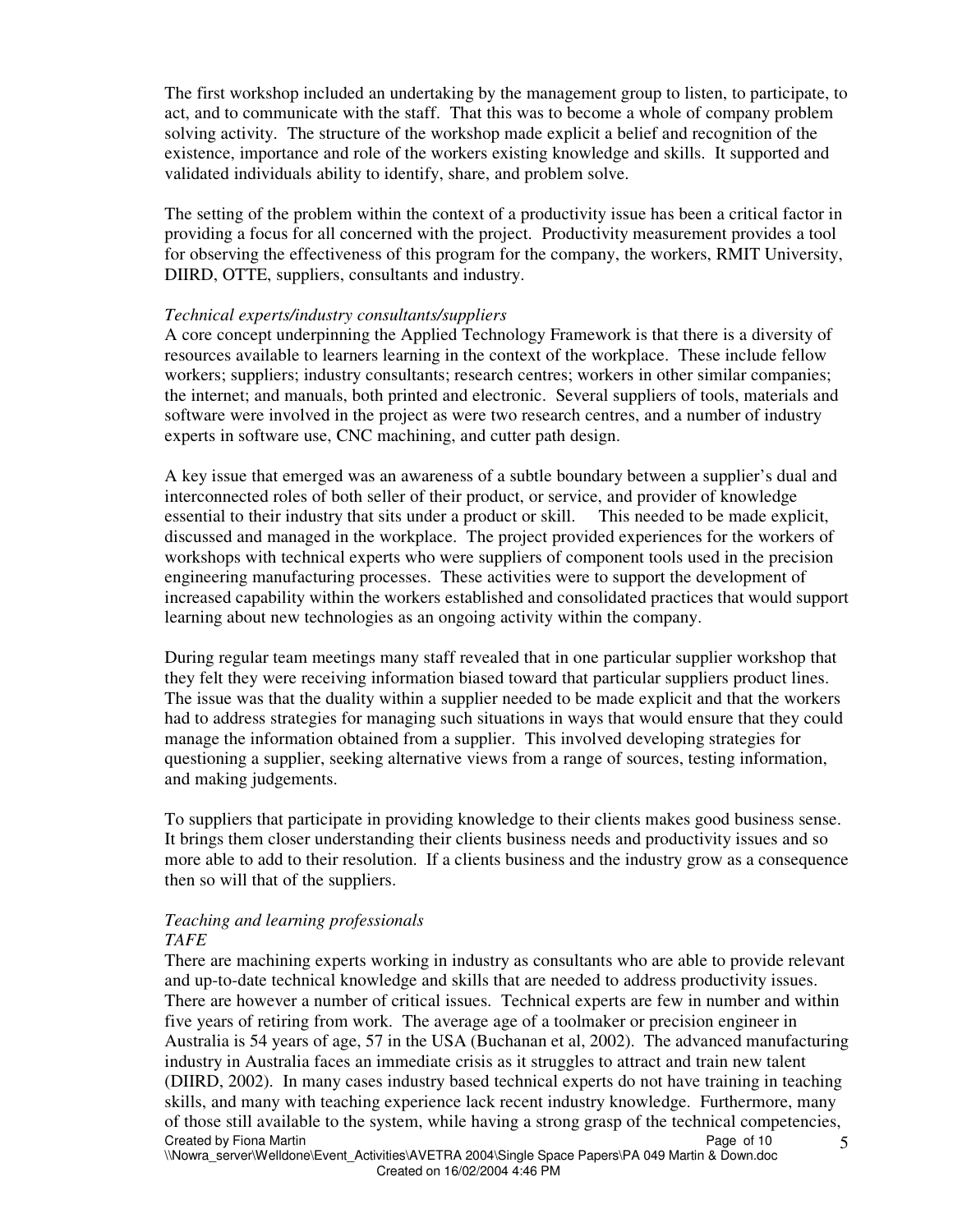and the constraints of existing training packages, lack an understanding of the broader generic skills and business management competencies required by industry. At the same time it was difficult to identify TAFE teachers within the institute who had the required level of technical knowledge required by the precision engineering industry.

Securing the teaching services of near retirement experts proved to be a vexed experience. In Victoria and within RMIT University the nature of TAFE teacher contract arrangements is framed around and justified by classroom teaching allocation. Industry productivity solutions such as this project can have needs quite different. Scheduling of training in the workplace must work within the production demands of the business. A client can want a training solution delivered within a shorter time frame that the half-year planning cycle of class teaching requirements that an institute works on. Responsiveness to industry training needs is greatly constrained.

The teaching skills of TAFE staff has become limited by their often having spent too much time teaching in classrooms rather than out in the workplace which, as the ATF shows, demands; different approaches, greater flexibility and a wider range of teaching skills, over the past decade. Within this project a number of TAFE staff were quite distressed by the changing circumstance of the industry setting they were working in and the flexibility of approach and teamwork that this demanded of them.

### *Curriculum and Educational Design Capacity*

The shift to Training Packages has been a shift away from curriculum based accreditation system to a competency-based system of accreditation. Past practices of teaching departments handing a new teacher a copy of a curriculum document to teach directly from, with no demand upon the teacher to develop teaching and learning practice, have been replaced by a system that expects a teacher to develop curriculum. The advantages of the new system are to provide the opportunity for re-engaging teachers in developing flexible, tailored approaches to suit differing clients and conditions. The consequence of the old system is that the expertise and practice required have declined dramatically within TAFE/RMIT.

There are only a limited number of educational designers and curriculum developers employed by the organization, too few to meet current industry demand. There is a central support group (CID) available but the parameters of this role is only that of mentor to teaching staff through the requirements of internal and external accreditation processes and curriculum development. This group is also a limited resource that is unable to meet current industry demand for new product development.

#### Implications for ANTA, OTTE and Institutes

Professional development is a key issue that needs to be addressed in order to meet the needs of industry. New and young talent needs to be developed to work in both industry and teaching. Strategies are required to ensure that existing knowledge of near retirement experts in precision engineering is passed on to a new generation of precision engineers and teachers. Current TAFE teachers need mentoring and support as they are asked to change their teaching practice. Educational and curriculum designer skills are needed in greater numbers to support the demands of industry training needs that are emerging as a result of the impact of new and rapidly changing technologies. New institutional models, processes and structures to facilitate the acquisition and development of required expertise are needed at both a state and institute level.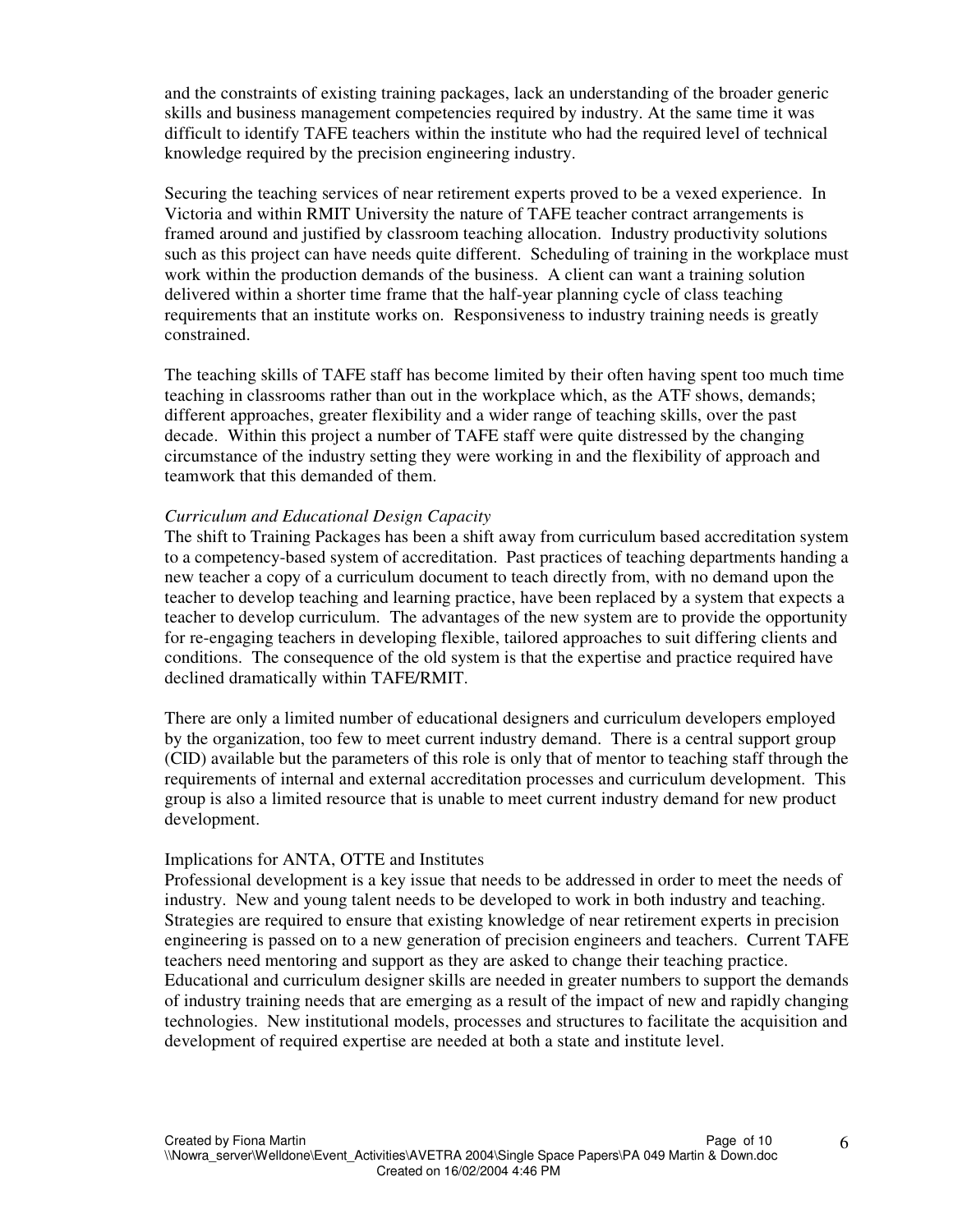### *Research centres*

A number of research centres were approached and consulted within this project. It was found that the understanding of research centres of how their expertise might be or become relevant to industry, varied.

One RMIT University research facility provided consultancy only on the basis of the client attending the university site to be shown how to solve their problem. However, the client required attendance on the production site to ensure that the solution proposed addressed the constraints of the setting. Research and development considered to be exemplary by the precision engineering industry internationally was being carried out by one of the Australian industry members in-house. A CSIRO Centre for new manufacturing materials worked on the basis of research that identified areas or issues of greatest need across manufacturing and did not engage in direct support on an individual client basis.

VCAMM identified good research outcomes for automotive and precision engineering industry problems had been achieved by taking a different approach. Their researchers will work within an enterprise on the basis of solving immediate productivity issues for up to two years before the enterprise staff begin to ask for research activities to be undertaken. The observation made was that the immediacy of production and scheduling demands and the nature of the education and training of designers and engineers intercede in an immediate recognition and appreciation of how research could solve their productivity problems. Over time working in teams with a researcher the internal development staff are able to begin to identify research projects that would be relevant to their companies productivity issues.

### *Specialist Centres and Victorian TAFE institutes*

The severe shortage of expertise available to the TAFE system suggests the need for share arrangements of both staff and equipment through collaboration between institutes. In other projects we are working on for the tooling, plastics, automotive and aerospace industries collaboration with Victorian TAFE's will be essential to ensure that adequate expertise as well as specialised equipment are available to support industry.

Modern equipment for training is essential. But, it is expensive. CNC machines now cost in the vicinity of \$500,000 each. There is a diversity of new highly technical machinery that learners need to be trained to use. This is challenging the resources of the education and training sector in Victoria. Training in the workplace provides a good solution that works well for educational reasons. As the ATF identifies, research shows that learning at work provides an effective learning context. However, there are situations where the learner needs to experience machinery and technology that is not within their own workplace. Some companies are able to invite their competitors onto their site for the purposes of training. There are others who are not. One reason can be simple fear of loss of an 'edge' over their competitors by permitting them to observe production techniques. There can be valid safety or 'commercial in confidence' issues.

Victoria has Specialist centres and Industry Liaison Agents funded by the Office of Training and Tertiary Education (OTTE) are aiming to provide part of the solution. By taking a co-ordinated approach to the development of the centres and the equipment purchases made across the 18 TAFE institutes OTTE is taking a lead in ensuring that scarce resources are efficiently utilised. OTTE is encouraging collaboration between institutes in the sharing of staff and resources to support the needs of Victorian industry. However, the Victorian TAFE system has a recent history of each institute working within a competitive model. Institutes have been required to compete with one another for resources. Behaviours have emerged over time that now challenge the systems ability to address critical resource issues.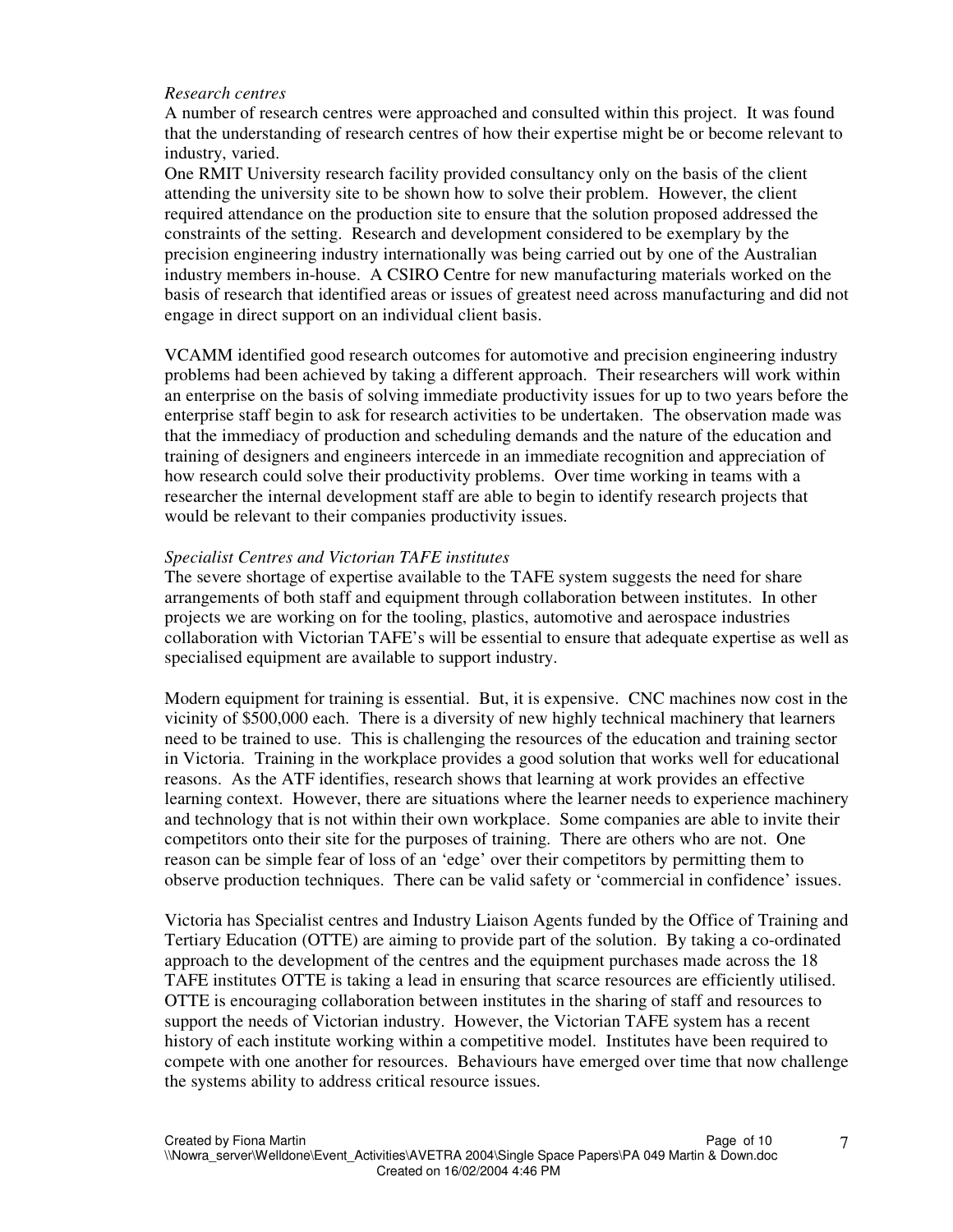A critical implication for OTTE is what role to take to bring about innovation and the change of behaviour that is required within the systems so that it is able to maximise capacity to respond to the needs of industry.

# *Project manager*

In this first project for the ATF and the business consulting model the RMIT University projects' manager responsible for the ATF projects worked closely with the of teaching, technical and research staff, referred to as the **skill set team**, and the enterprise, both in the on-site training delivery and in the off-site mentorship program. The implementation of the concepts underpinning the ATF learning model and the business-consulting model were a critical focus and it was considered important to have this closely managed. Close involvement also ensured that the implications of applying the two models were observed and recorded. A researcher was attached to the RMIT University team to support the recording. There were also institutional funding bodies ANTA, OTTE and DIIRD. RMIT University institutional structures and systems provided the forth point of tension that required management and close liaison during the course of the project and its reporting phase which is ongoing.

Particular issues observed were the difference in understandings and expectations of enterprise and educators. Each group has a different set of drivers that order priorities. For business the financial bottom line is the *raison d'etre*. If you do not make a profit you simply won't be there to improve your business and staff next week, next month, next year. Educators focus on ideas of quality and relevance of learning experience, tending to design these experiences oblivious of the imperatives of enterprise. Both DIIRD, 2002 & Buchanan et al, 2002, have identified this tension as a critical issue for Victorian manufacturing.

Within these two broad groupings there are sub-groups with varying perceptions of priorities that also had to be managed. Educators fell into sub-groupings with varying attitudes and approaches and within enterprise there were also differences between the business consultants, owners, upper management, middle management, financial and administrative staff, machinists, toolmakers, computer aided design/manufacturing specialists. Management of the varying needs and understandings of the types of participants required knowledge and understanding of each of these groups at project management level. The time demanded here was considerable and pointed toward a number of key issues to be addressed;

- Increased professional development facilities for all members of 'skill set teams'
- A new model for project management and direction

A project direction and management model has evolved from the experiences of this first project that is now being applied in the current new model projects. The refined approach has separated the project direction and management roles. Project direction currently covers;

- Relationship management of clients
- Liaison with key institutions; government departments, OTTE, DIIRD, DSE, VQA; industry bodies, ITABS, TIFA, AMTIL, PACIA, MPASAA; Industry Liaison Agents, other TAFE institutes, Specialist Centres and Registered Training Organisations (RTO's)
- RMIT University internal liaison across VET and Higher ed sectors, and between disciplines as well as administrative functions.
- Establishment and oversight of projects
- Management of outsourcing expertise in educational development and curriculum design, industry technical expertise, research centres, suppliers.
- Planning for transfer of new training solutions to relevant RMIT University section for ongoing delivery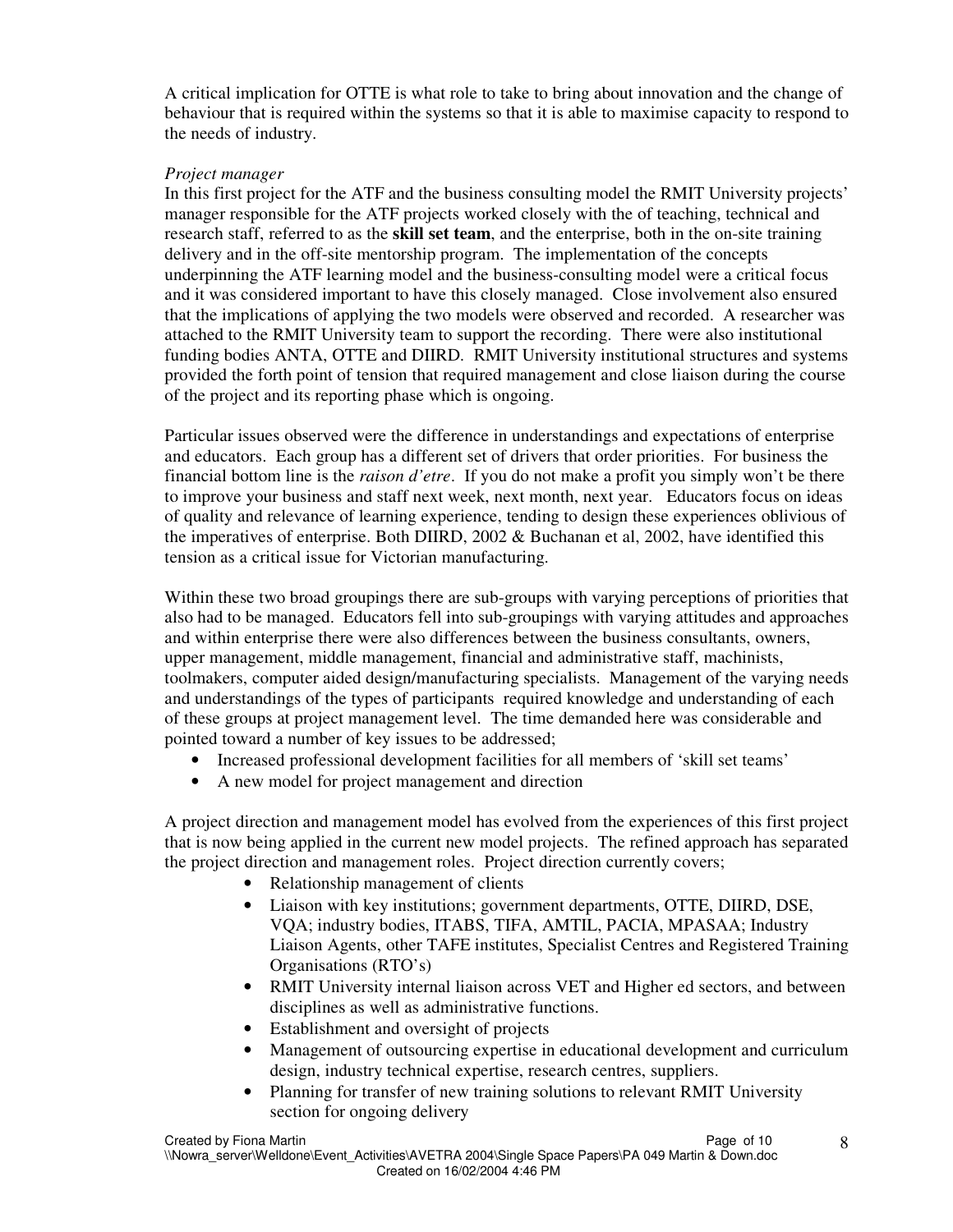• Building professional development for skill set team members.

Educational development and curriculum designers, sourced from within RMIT University and externally, work under the Project director to;

- Provide educational design and curriculum development based upon the principles of the ATF and the business consulting model
- Lead and work with the selected skill set team during the development and delivery phases of a project. The team typically includes representation from the client, industry expertise, RMIT University teachers from HE and TAFE, and can include members of other Victorian specialist centres, RTO's and TAFE institutes and relevant industry suppliers of goods and services. Thus, providing both quality design of training solutions and professional development for team members.
- Liaise with the client during development and delivery.

# Professional development

A mentor has been chosen to lead a support group for teachers working in industry on the future projects. The mentor will run a regular support workshop in which teachers are able to share their experiences, debrief and build their understanding of teaching in a supported structure. The mentor will report to the project director and liaise with the educational developers and curriculum designers.

The experience of working on skill set teams provides all members from vary sectors to gain knowledge and skills from one another. Providing a supported environment with both mentor and educational developer we hope will enhance the change of practice experience for team members.

### **In conclusion**

The first trial of the Applied Technology Framework and an innovative approach to enterprise consulting confirmed and enhanced understandings that industry workforces need training support to help them adapt to technological and organisational changes which impact on their work. This is especially true in those industries whose survival depends on their ability to use technology innovatively in order to work smarter. Those in industries experiencing very rapid change need to be able to utilise and adapt technological advances as soon as they are developed so as to stay on the leading edge of work practice to ensure their viability and financial survival. The training support required typically needs to be customised to meet individual enterprise needs and work practices.

The ATF seeks to establish a framework which allows learning related to the resolution of workplace problems associated with the introduction and use of new technologies to be supported and, where possible, recognised in terms of industry competency standards and vocational qualifications. The ATF has been designed around a set of nested qualifications ranging from a Certificate IV in Applied Technology through a Diploma, Advanced Diploma, Bachelor and Graduate Certificate in Applied Technology. It represents a flexible approach that is focused on learning from work and learning from and with others, through work group problem solving and investigative projects that are aimed at addressing work place needs and issues. The consulting model provides a framework within which an organization such as RMIT University is able to respond in a timely way to the needs of industry.